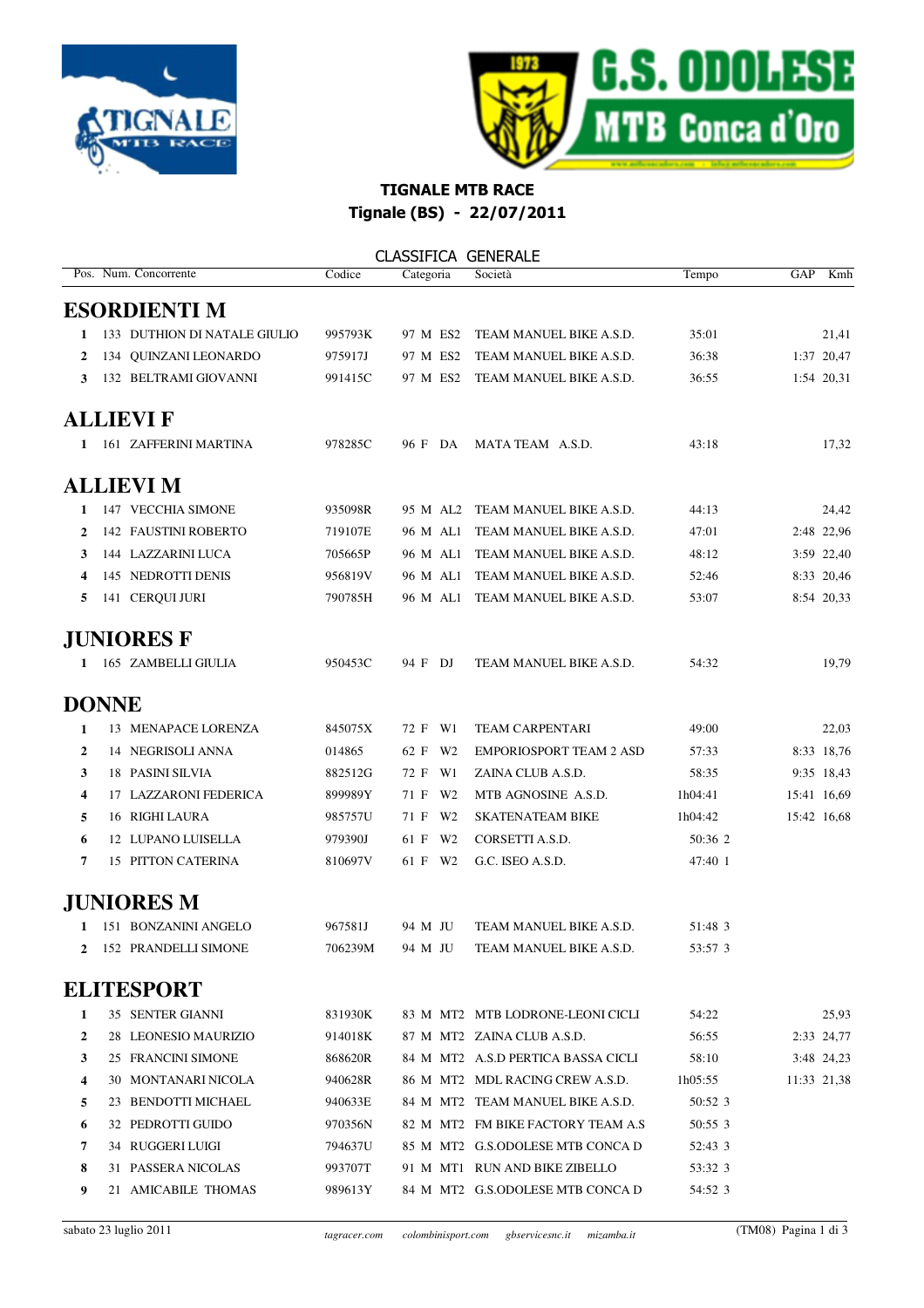



## TIGNALE MTB RACE Tignale (BS) - 22/07/2011

|                  |                          |          | <b>CLASSIFICA GENERALE</b> |                                    |             |            |       |
|------------------|--------------------------|----------|----------------------------|------------------------------------|-------------|------------|-------|
|                  | Pos. Num. Concorrente    | Codice   | Categoria                  | Società                            | Tempo       | GAP        | Kmh   |
| 10               | 27 GASPARINI LUCA        | 662475   |                            | 86 M MT2 A.S.D PERTICA BASSA CICLI | 56:24 3     |            |       |
| 11               | 22 BADINI GIACOMO        | 945978H  |                            | 90 M MT1 A.S.D PERTICA BASSA CICLI | 1h02:46 3   |            |       |
|                  | <b>MASTER 1</b>          |          |                            |                                    |             |            |       |
| 1                | 50 PASQUALI FABIO        | 010794   | 78 M M1                    | PATA NUOVA ARKA ASD                | 53:04       |            | 26,56 |
| $\boldsymbol{2}$ | 57 ANDRINI ENRICO        | 621860A  | 79 M M1                    | MTB AGNOSINE A.S.D.                | 59:35       | 6:31 23,66 |       |
| 3                | 54 TANGHETTI CLAUDIO     | 704140L  | 78 M M1                    | <b>SPRINT BIKE LUMEZZANE</b>       | 1h01:50     | 8:46 22,79 |       |
| 4                | 41 AVALLONE PAOLO        | 925872K  | 78 M M1                    | FM BIKE FACTORY TEAM A.S           | 1h02:22     | 9:18 22,60 |       |
| 5                | 52 PERI DANILO           | 846263H  | 77 M M1                    | MDL RACING CREW A.S.D.             | 51:41 3     |            |       |
| 6                | 56 ZANI MASSIMILIANO     | 969328M  | 77 M M1                    | <b>G.S.ODOLESE MTB CONCA D</b>     | 53:27 3     |            |       |
| 7                | <b>47 MAIURI DAVIDE</b>  | 02521746 | 79 M M1                    | TEAM BIKE GAVARDO                  | 54:37 3     |            |       |
| 8                | 55 VENTURELLI SIMONE     | 703590F  | 80 M M1                    | MTB ISEO RACING A.S.D              | 54:49 3     |            |       |
| 9                | 44 COLOSIO MASSIMO       | 988962V  | 77 M M1                    | MDL RACING CREW A.S.D.             | 56:06 3     |            |       |
| 10               | <b>46 LEDER GIOVANNI</b> | 717250N  | 77 M M1                    | <b>SKATENATEAM BIKE</b>            | 56:10 3     |            |       |
| 11               | <b>45 FUSARI MATTEO</b>  | 826209G  | 77 M M1                    | PEDALE MEDOLESE                    | 56:31 3     |            |       |
| 12               | 51 PEDUZZI ROBERTO       | 654927   | 77 M M1                    | SOCIETA' CICLISTICA SALOD          | 57:37 3     |            |       |
| 13               | 53 PRANDINI DIEGO        | 940634F  | 77 M M1                    | TEAM MANUEL BIKE A.S.D.            | 1h09:11 3   |            |       |
|                  | <b>MASTER 2</b>          |          |                            |                                    |             |            |       |
| $\mathbf{1}$     | 69 MICHELETTI ENRICO     | 853664A  | 73 M M2                    | MTB AGNOSINE A.S.D.                | 57:47       |            | 24,39 |
| $\boldsymbol{2}$ | 65 FAVALORO MICHELE      | 665567C  | 76 M M2                    | FM BIKE FACTORY TEAM A.S           | 57:50       | 3 24,37    |       |
| 3                | 73 VECCHI FABIO          | 977938Z  | 74 M M2                    | <b>SKATENATEAM BIKE</b>            | 1h01:07     | 3:20 23,06 |       |
| 4                | 64 BONOMI ANGELO         | 575755E  | 73 M M2                    | <b>G.S.ODOLESE MTB CONCA D</b>     | 1h01:10     | 3:23 23,05 |       |
| 5                | 72 VAGLIA MICHELE        | 868625A  | 76 M M2                    | A.S.D PERTICA BASSA CICLI          | 1h02:02     | 4:15 22,72 |       |
| 6                | <b>63 BIANCHI DEVIS</b>  | 905088S  | 75 M M2                    | TEAM MANUEL BIKE A.S.D.            | 1h04:40     | 6:53 21,79 |       |
| 7                | 61 ALBERTI CLAUDIO       | 828533N  | 73 M M2                    | CORSETTI A.S.D.                    | 51:44 3     |            |       |
| 8                | 74 BARONI LUCA           | 628373L  | 74 M M2                    | <b>BIKBIKE ACD</b>                 | 53:09 3     |            |       |
| 9                | 67 MAROCCHI NICOLA       | 974057W  | 72 M M2                    | MTB LODRONE-LEONI CICLI            | 54:01 3     |            |       |
| 10               | 62 BAGOZZI MICHELE       | 873102U  | 73 M M2                    | <b>BIKBIKE ACD</b>                 | 57:25 3     |            |       |
| 11               | 66 FRIGO GIANLUIGI       | 014948   | 73 M M2                    | <b>EMPORIOSPORT TEAM 2 ASD</b>     | $1h03:12$ 3 |            |       |
|                  | <b>MASTER 3</b>          |          |                            |                                    |             |            |       |
| 1                | 95 ZAMBELLI ALBERTO      | 940645J  | 67 M M3                    | TEAM MANUEL BIKE A.S.D.            | 56:35       |            | 24,91 |
| $\boldsymbol{2}$ | 86 FRUNER MARCO          | 840408J  | 71 M M3                    | <b>SKATENATEAM BIKE</b>            | 57:48       | 1:13 24,38 |       |
| 3                | 82 BIANCHI GIANLUCA      | 951591L  | 67 M M3                    | <b>MDL RACING CREW A.S.D.</b>      | 1h00:06     | 3:31 23,45 |       |
| 4                | 87 GLISONI GIOVANNI      | 870560K  | 67 M M3                    | A.S.D PERTICA BASSA CICLI          | 1h00:19     | 3:44 23,37 |       |
| 5                | 92 PEOLI CLAUDIO         | 822061J  | 71 M M3                    | <b>G.S.ODOLESE MTB CONCA D</b>     | 1h01:53     | 5:18 22,78 |       |
| 6                | 93 PIERANGELI PAOLO      | 831927C  | 68 M M3                    | TEAM CARPENTARI                    | 1h02:00     | 5:25 22,74 |       |
| 7                | 85 DEBALINI GIANLUCA     | 992134B  | 71 M M3                    | G.S.ODOLESE MTB CONCA D            | 1h03:55     | 7:20 22,05 |       |
| 8                | 96 SANTULIANA GUIDO      | 627924L  | 68 M M3                    | <b>BIKBIKE ACD</b>                 | 1h03:56     | 7:21 22,05 |       |
| 9                | 94 TERRANA GIUSEPPE      | 930866W  | 70 M M3                    | RACING ROSOLA BIKE A.S.D.          | 52:52 3     |            |       |
| 10               | 71 SPADA MASSIMO         | 830416P  | 71 M M3                    | <b>BIKBIKE ACD</b>                 | 53:12 3     |            |       |
|                  |                          |          |                            |                                    |             |            |       |